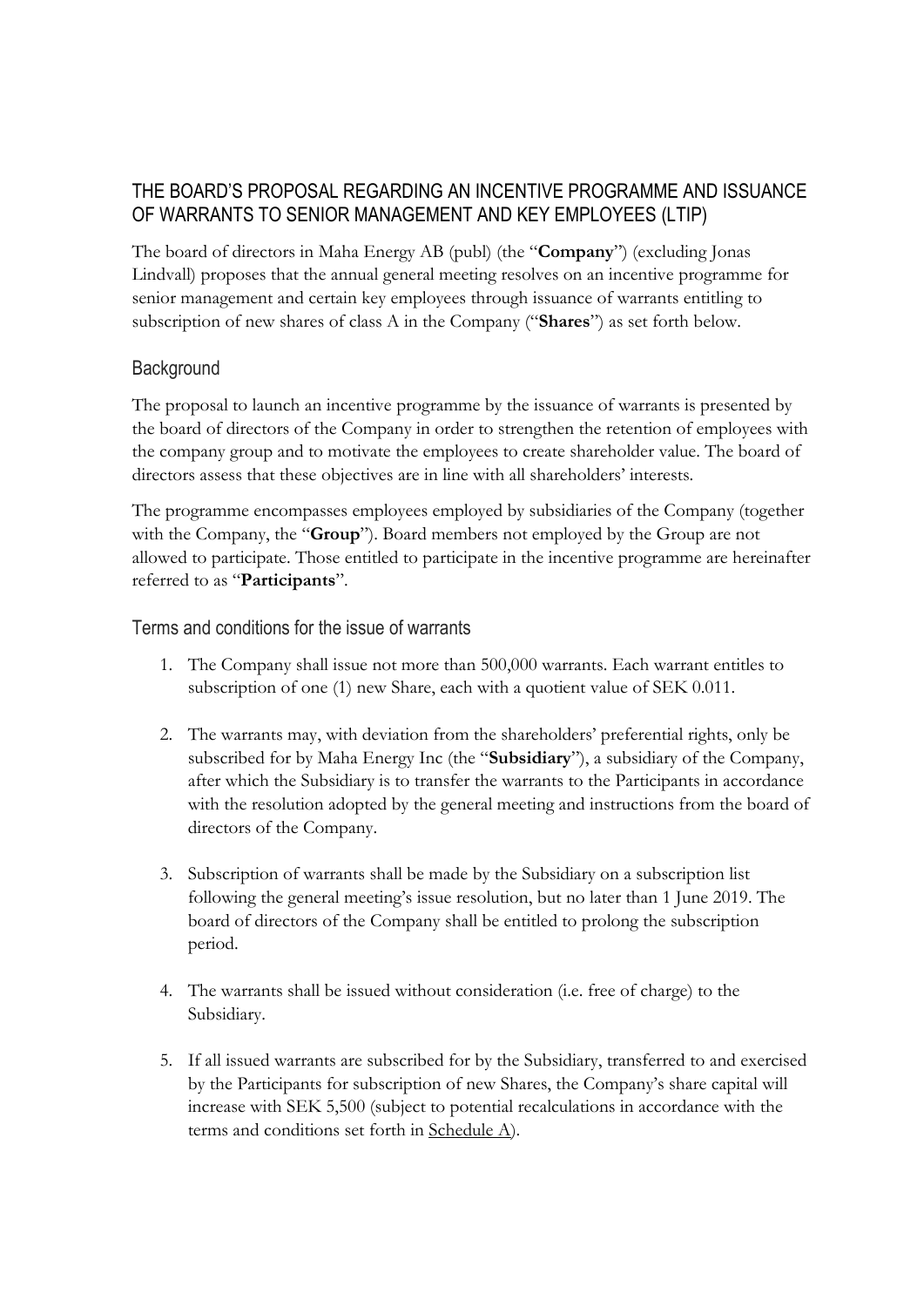- 6. The warrants may be exercised for subscription of new Shares during the period from and including 1 June 2022 until and including 28 February 2023. Warrants that have not been exercised for subscription of new Shares by 28 February 2023 shall lapse.
- 7. Each warrant shall entitle the warrant holder to subscribe for one new Share in the Company at a subscription price per Share (the "**Exercise Price**") corresponding to 100% of the volume weighted average last closing price for the Company's share on Nasdaq First North during the period from and including 17 May 2019 until and including 23 May 2019. The Exercise Price thus calculated shall be rounded off to the nearest whole SEK 0.10, whereupon SEK 0.5 shall be rounded upwards. The Exercise Price may never be below the quotient value of the shares.
- 8. The warrants are subject to customary recalculation conditions, set forth in Schedule A.

Allocation principles to be applied in relation to Participants

Warrants subscribed for by the Subsidiary shall be transferred to the Participants in accordance with instructions from the board of directors of the Company and the principles set forth below.

The transfers of warrants from the Subsidiary to the Participants are to be made without consideration (i.e. free of charge).

The Participants' right to receive warrants shall be differentiated based on position, responsibility and work performance in the Group and the maximum allocation of warrants for each Participant is set forth in the following schedule:

| Participant                            | Country                | Maximum no. of<br>allocated warrants |
|----------------------------------------|------------------------|--------------------------------------|
| <b>CEO</b>                             | Canada                 | 45,000                               |
| CCO & VP                               | Canada                 | 45,000                               |
| <b>CFO</b>                             | Canada                 | 50,000                               |
| COO                                    | Canada                 | 50,000                               |
| VP Exploration                         | <b>USA</b>             | 25,000                               |
| Other key employees<br>(maximum of 15) | USA, Brazil and Canada | 285,000                              |
| Total:                                 |                        | 500,000                              |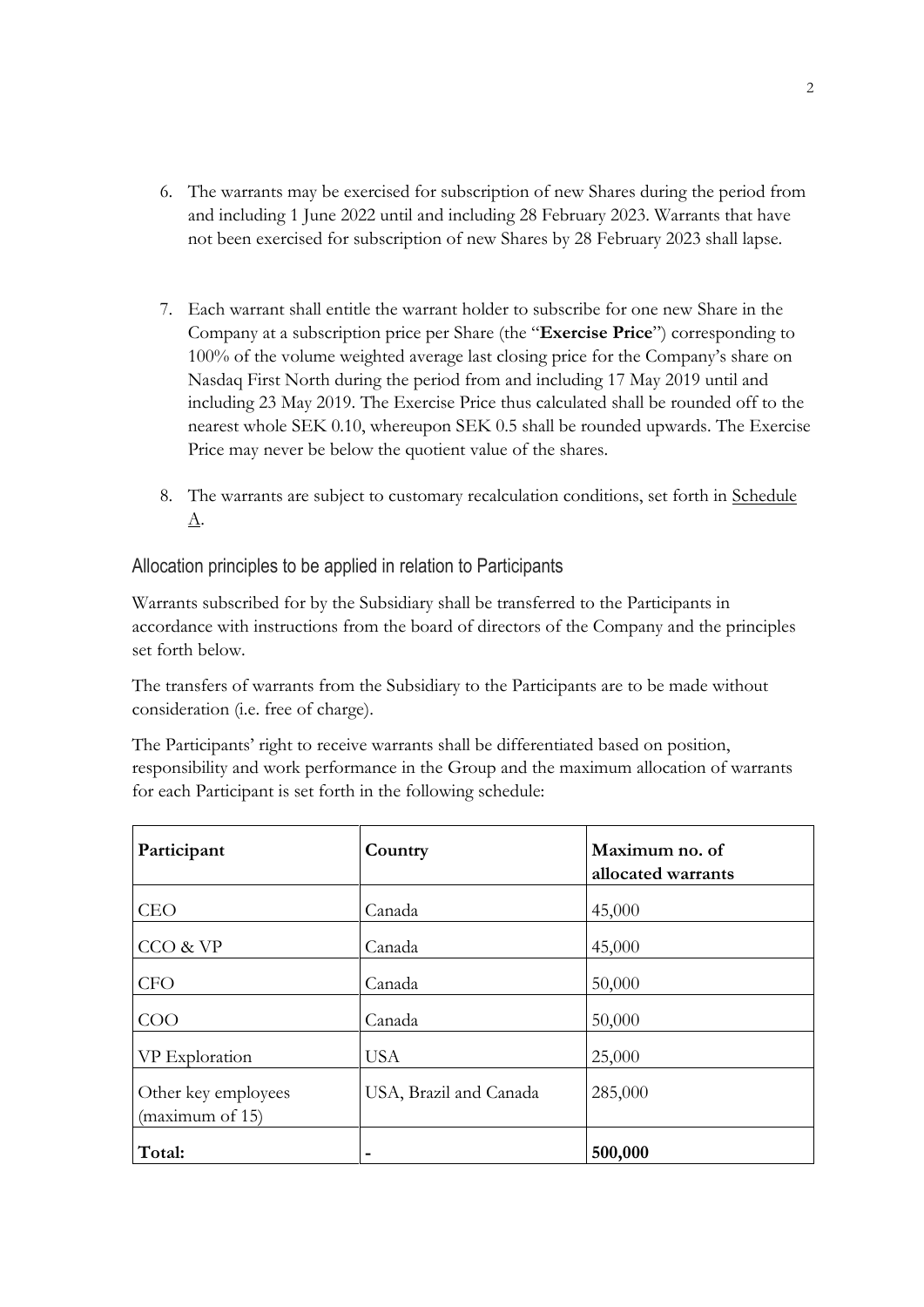Allocated warrants may be exercised for subscription of new Shares in the Company during the period from and including 1 June 2022 until and including 28 February 2023. Subscription of new Shares may however not take place during so-called closed periods according to the EU Market Abuse Regulation, or otherwise in breach of relevant insider rules and regulations (including the Company's internal guidelines in this respect).

### Warrant agreement

All warrants will be governed by warrant agreements to be entered into between each Participant and the Subsidiary in connection with the transfer of warrants from the Subsidiary. The warrant agreement will include certain transfer restrictions and other terms and conditions customary for such agreements.

### Reasons for the deviation from the shareholders' preferential rights

The reasons for the deviation from the shareholders' preferential rights is that the Company wishes to offer warrants to employees of the Group in order to strengthen the retention of employees and to motivate them to contribute to the creation of shareholder value.

### Dilution, costs, etc.

Upon full subscription, transfer and exercise of all 500,000 issued warrants; a total of 500,000 new Shares will be issued in the Company (subject to potential recalculations in accordance with the terms and conditions set forth in Schedule A). This would lead to a dilution corresponding to approx. 0.5 per cent of the total share capital and number of votes in the Company (based on the share capital and number of shares in the Company registered as of the date of this proposal and calculated as the maximum amount of share capital and number of shares that may be issued, divided by the total share capital and the total number of shares in the Company after the proposed warrants to be issued have been exercised).

The incentive programme is expected to have a marginal effect on the Company's earnings per share. A preliminary estimate of the market value of the warrants is SEK 8.06 per warrant for the call period (as at 15 April 2019), assuming an underlying market value and exercise price of SEK 21.30 per share (as at 15 April 2019). The Black Scholes valuation model has been used for valuing the warrants and assumes a risk free interest of -0.33 percent and a volatility of 53.3 percent.

Costs related to the issuance of warrants under the incentive programme will be accounted for in accordance with IFRS 2 and recognized as an expense in the income statement during the vesting period. The preliminary estimate of total cost to be recorded during the term of the programme is SEK 4,029,489. Ongoing administration costs and other costs of the programme are minimal.

### Outstanding incentive programmes

As of the date of this proposal, the Subsidiary has 50,000 stock options outstanding under a separate stock-based incentive plan. Upon exercise of the stock options, the option holders